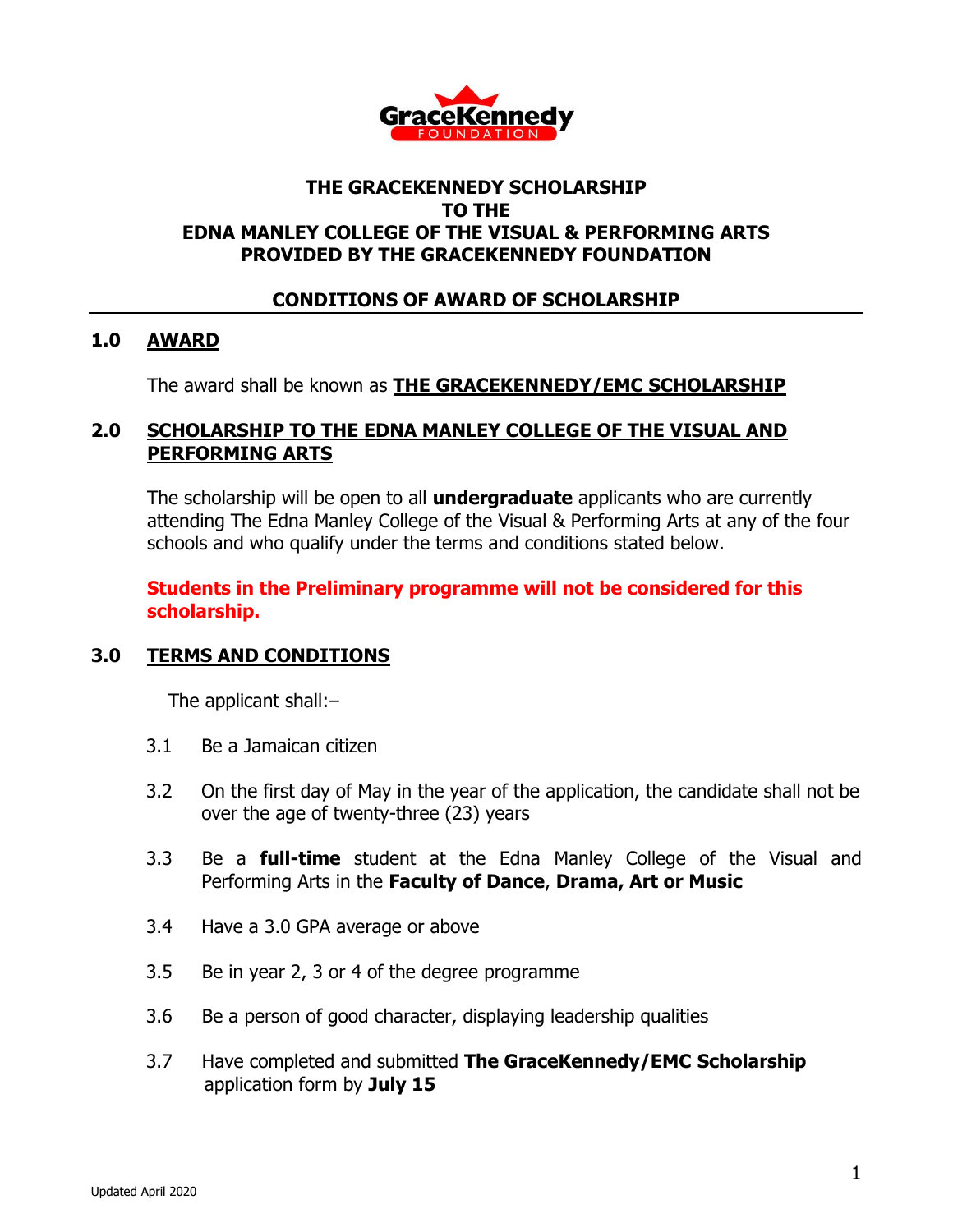3.8 Have given good and sufficient evidence that the requirements specified in 3.1 to 3.7 above have been satisfied

# **4.0 INSTRUCTIONS**

- 4.1 Supporting documents to be submitted with the application form:–
	- i. A character reference from the Director of the School
	- ii. Academic record: Certified copies of CSEC, CAPE and College/University grades. It is the responsibility of the applicant to submit all outstanding academic grades (Semester grades) received after July 15. These grades are to be emailed to **[gkfoundation@gkco.com](mailto:gkfoundation@gkco.com)**
	- iii. Copy of birth certificate
	- iv. A statement of career goals, leadership abilities, social and community involvement (not to exceed 250 words)

## **5.0 REGULATIONS**

- 5.1 Any candidate to whom this Scholarship is awarded shall not simultaneously hold
	- i. Any other substantial award; or
	- ii. Any award which would interfere with the regulations governing this **Scholarship**
- 5.2 The scholarship is valued at a maximum of **JA\$400,000.00**/annum for a maximum period of three (3) consecutive years. It is the responsibility of the applicant to provide proof of how the balance of the tuition will be paid if the value of the Scholarship does not cover tuition in full
- 5.3 The award is subject to an annual review of the scholar's academic performance, conduct and participation in social/community activities
- 5.4 The Scholarship is valid for the academic year immediately following the offer of the award and cannot be deferred for any reason